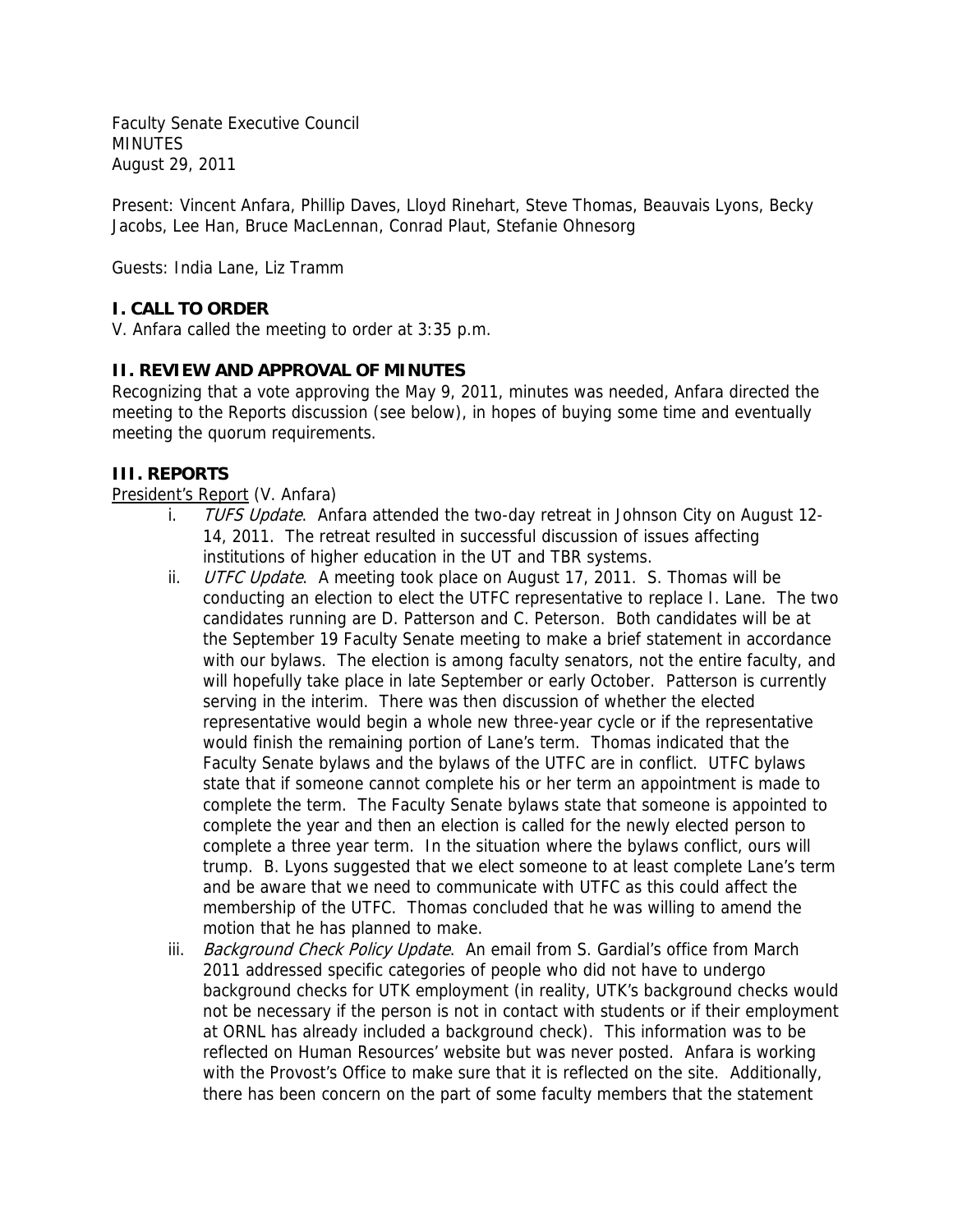that faculty members must sign allowing for the background check to commence is too intrusive and over-reaching. Anfara does not think that we will be successful in changing the statement since it is a system policy. We have accomplished some movement on the matter of background checks, though. There will be some wording added to appointment letters that address background checks and provide potential hires with needed information about the background check process. The Provost is trying to avoid sending out two letters for every new hire. This has to go through General Counsel still and Anfara did not have exact wording yet for inclusion in the appointment letters; however, the language will come before this body.

- iv. Faculty Senate Website Update. The Faculty Senate website was redone. There have been some issues with links but Anfara will try to get it sorted out.
- v. LGBT contact about domestic partner benefits. Anfara was contacted by Lauren Hill concerning domestic partner benefits. Anfara will put her in contact with the committee chair of Benefits and Professional Development. The issue is that state law prohibits the university from providing domestic partner benefits using public money. Lyons suggested that the exact Tennessee law is found which prohibits this to check wording and intent.
- vi. Posting of revised Faculty Handbook (August 19, 2011). New handbook with revisions was posted on August 19, 2011. However, S. Ohnesorg attempted to access the new Faculty Handbook during the meeting and was unsuccessful. The old version was still up. This may be because the link from the Faculty Senate website needs to be updated. Anfara had accessed the new one directly from the provost site.

Chancellor's Report (J. Cheek) and Provost's Report (S. Martin). There was no Chancellor's Report or Provost's report as both Cheek and Martin were attending the DDDH retreat. Both are planning on attending next month's Executive Council meeting and will be at the September 19 Senate meeting to present the information that was going to be presented today.

## Minutes Issue

Anfara then raised the issue of the way that the minutes are being produced for Executive Council and full Senate meetings. He wants to streamline the production of these minutes, making the process more efficient and less time-consuming. Other concerns included the cost (which will have to be checked/approved by Betsy Adams/Provost's Office), the loss of expression and the identity of the speaker, the fact that a transcription does not make a good set of minutes necessarily, the fact that people might not speak if they knew they were being recorded, and that the recording might be subject to the TN open records act. The questions were raised regarding other governing bodies on campus and how they were dealing with the same issue and how they were adapting to new technologies. The conclusion was reached that Anfara should look into what other bodies are doing on campus and ask Lela Young. Anfara noted he would discuss all of this with the Secretary, J. Deeken.

## **IV. OLD BUSINESS**

No voting on OLD BUSINESS because there was no quorum. Those in attendance wanted to continue with the discussion so that we would be ready for the September 19 Faculty Senate meeting.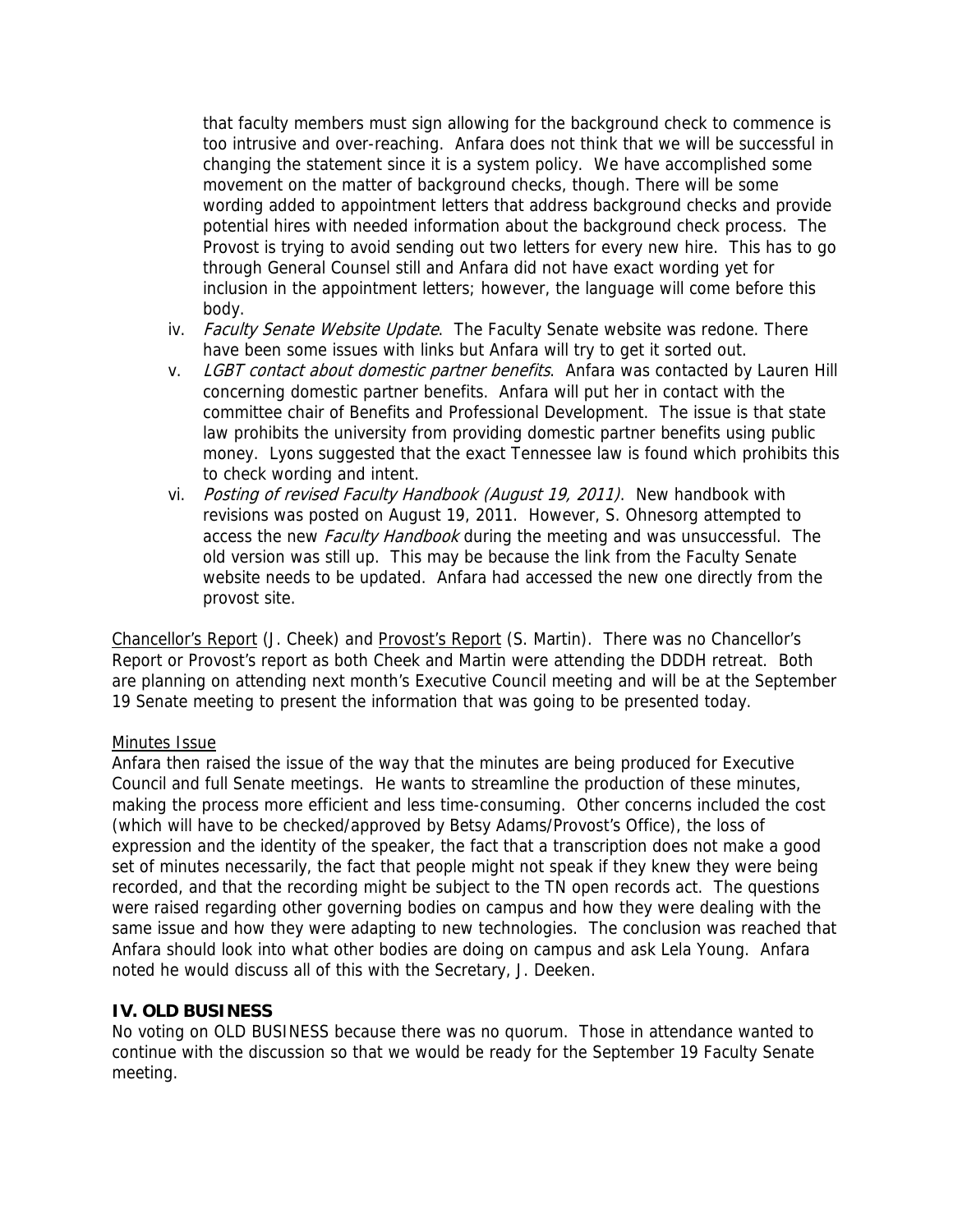Faculty Affairs Committee Updates (P. Daves & S. Thomas)

No action required on summary by Thomas. Thomas will make this summary at the Senate meeting on September 19.

Resolution from Faculty Affairs on Revisions of Faculty Handbook and Manual for Faculty Evaluation regarding advising and mentoring (P. Daves & S. Thomas) New language to be added has been determined. A vote has to be conducted electronically to bring this before the full senate, and will be included in the email about the antidiscrimination statement (see below).

## Budget and Planning Committee Updates (C. Plaut)

The Living Wage Resolution was not acted upon at May 3, 2011, meeting of Faculty Senate. C. Plaut, without going through all his concerns with the living wage resolution, wants the full Senate to decide the issue by voting on the Resolution. No Executive Council action was required as the resolution is coming from the Budget and Planning Committee as a seconded motion. The Living Wage Resolution is on the September 19 agenda. Lyons stressed his hope that the listserv would be used as a tool to discuss possible amendments or concerns before the Faculty Senate meeting to speed along the discourse.

The Budget and Planning Committee is still working on the issue of Assessment of non-Academic Programs. It is hopeful that this will come before the Executive Council and the full Senate sometime this academic year.

#### **V. NEW BUSINESS**

Changes to the March 7, 2011 resolution (passed by Senate) regarding discrimination/ New Resolution coming from the Faculty Affairs Committee (P. Daves & S. Thomas) Although no vote could be taken, Daves wanted to have discussion on Faculty Affairs Committee updates. Daves then called I. Lane in for discussion. Faculty Affairs passed a resolution that added issues of gender identity and sexual orientation to the Faculty Handbook. It passed through the Senate and has been advised by the General Counsel to bring the resolution into accordance with HR 220. The General Counsel's concerns were that the resolution would expand beyond HR 220, which could create issues. Adding gender identity is not a problem, but to be consistent with HR 220 a second paragraph needs to be added. That paragraph contains all the legal caveats and could be included as a footnote in the *Handbook*. General Counsel still needs to approve the language. Daves then read the new language. New language provided broad general protections and in that sense Daves thought it was in accordance with the intent of the resolution passed by the Senate. Daves address the second paragraph of HR 220 that needed to be added, the legal limitations. Discussion turned to the "University and its employees" language and B. Jacobs mentioned that probably addressed the concept of respondeat superior. Lyons asked Lane about the VOLVision value statement which was more broad than HR 220. Lane said as a value statement it was acceptable to be more broad than HR 220. These changes can be addressed without bringing it to the full Senate; if General Counsel deems the changes to be OK, then it can be handled administratively. Anfara suggested that Daves prepare a resolution to come before the full Senate. Lane said they wanted this language to be approved by the Senate by September. To get an amendment before the Faculty Senate meeting, the Executive Council would have to either have an emergency meeting or conduct an electronic vote to vote on whether to place the amendment before the full Senate. It was determined that this could and would be handled electronically.